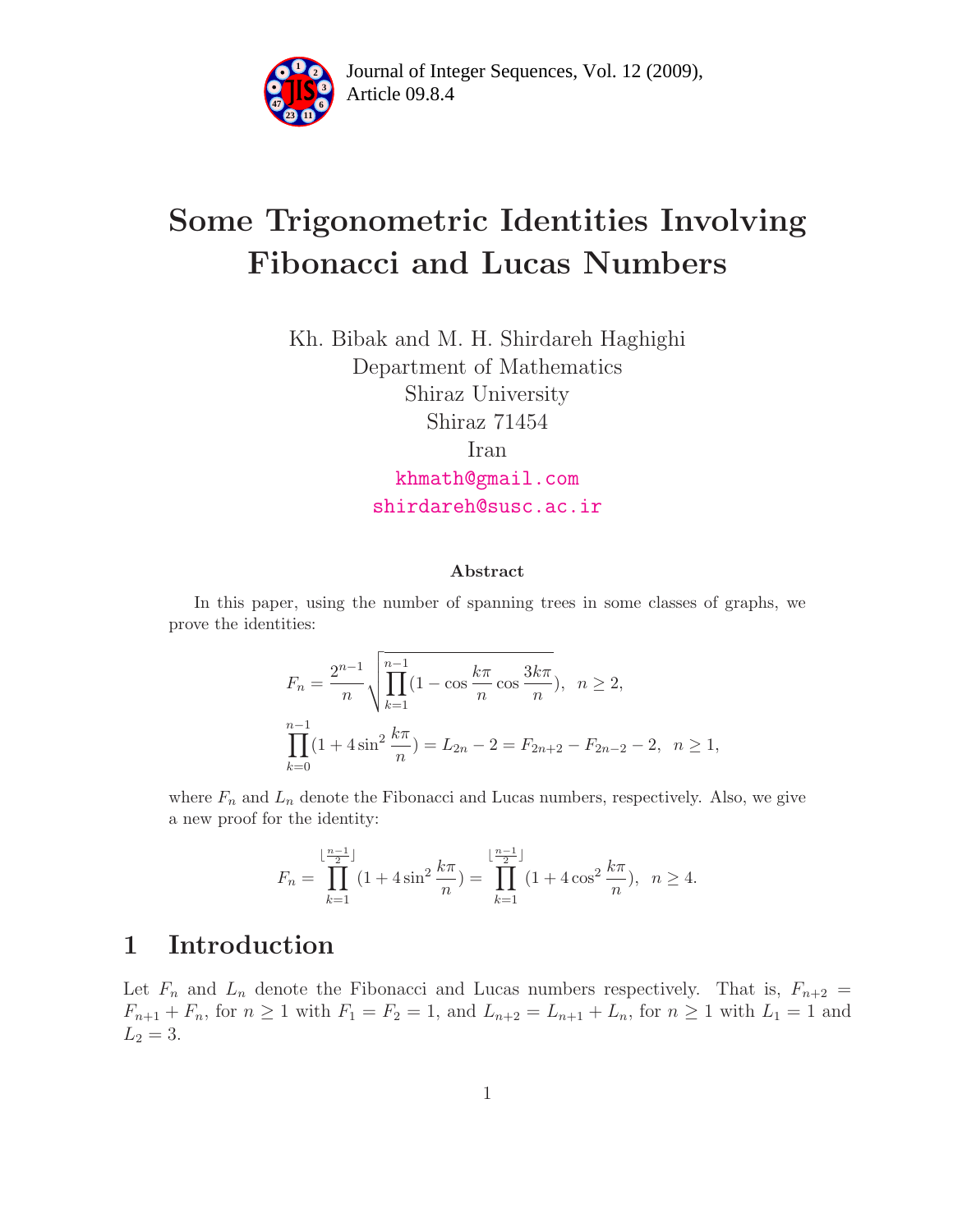<span id="page-1-0"></span>In this paper, we derive the identities:

$$
F_n = \frac{2^{n-1}}{n} \sqrt{\prod_{k=1}^{n-1} (1 - \cos \frac{k\pi}{n} \cos \frac{3k\pi}{n})}, \ \ n \ge 2,
$$
 (1)

$$
\prod_{k=0}^{n-1} (1 + 4\sin^2 \frac{k\pi}{n}) = L_{2n} - 2 = F_{2n+2} - F_{2n-2} - 2, \quad n \ge 1.
$$
 (2)

To prove identity [\(1\)](#page-1-0), we apply the number of spanning trees in a special class of graphs known as circulant graphs. Identity [\(2\)](#page-1-0) is derived from the number of spanning trees in a wheel.

Applying the same technique to a graph known as fan gives us a new proof for the following identity:

$$
F_n = \prod_{k=1}^{\lfloor \frac{n-1}{2} \rfloor} (1 + 4\sin^2 \frac{k\pi}{n}) = \prod_{k=1}^{\lfloor \frac{n-1}{2} \rfloor} (1 + 4\cos^2 \frac{k\pi}{n}), \ \ n \ge 4,
$$
 (3)

<span id="page-1-2"></span>appeared in [\[6\]](#page-4-0) and its corresponding references.

Also, applying this technique to the path  $P_n$  and the cycle  $C_n$  gives us a new proof for the well-known identities:

<span id="page-1-1"></span>
$$
\prod_{k=1}^{n-1} \sin \frac{k\pi}{2n} = \frac{\sqrt{n}}{2^{n-1}}, \quad n \ge 2,
$$
\n(4)

$$
\prod_{k=1}^{n-1} \sin \frac{k\pi}{n} = \frac{n}{2^{n-1}}, \quad n \ge 2.
$$
 (5)

#### 2 Techniques and Proofs

For a graph  $G$ , a spanning tree in G is a tree which has the same vertex set as  $G$ . The number of spanning trees in a graph (network) G, denoted by  $t(G)$ , is an important invariant of the graph (network). It is also an important measure of reliability of a network. In the sequel, we assume our graphs are loopless but multiple edges are allowed.

A famous and classic result on the study of  $t(G)$  is the following theorem, known as the Matrix-tree Theorem. The Laplacian matrix of a graph G is defined as  $L(G) = D(G) - A(G)$ , where  $D(G)$  and  $A(G)$  are the degree matrix and the adjacency matrix of G, respectively. Since this theorem is first proved by Kirchhoff  $[7]$ ,  $L(G)$  is also known as the Kirchhoff matrix of the graph G.

**Theorem 1.** For every connected graph  $G$ ,  $t(G)$  is equal to any cofactor of  $L(G)$ .

The number of spanning trees of a connected graph G can be expressed in terms of the eigenvalues of  $L(G)$ . Since by definition,  $L(G)$  is a real symmetric matrix, it therefore has n non-negative real eigenvalues, where  $n$  is the number of vertices of  $G$ . Anderson and Morley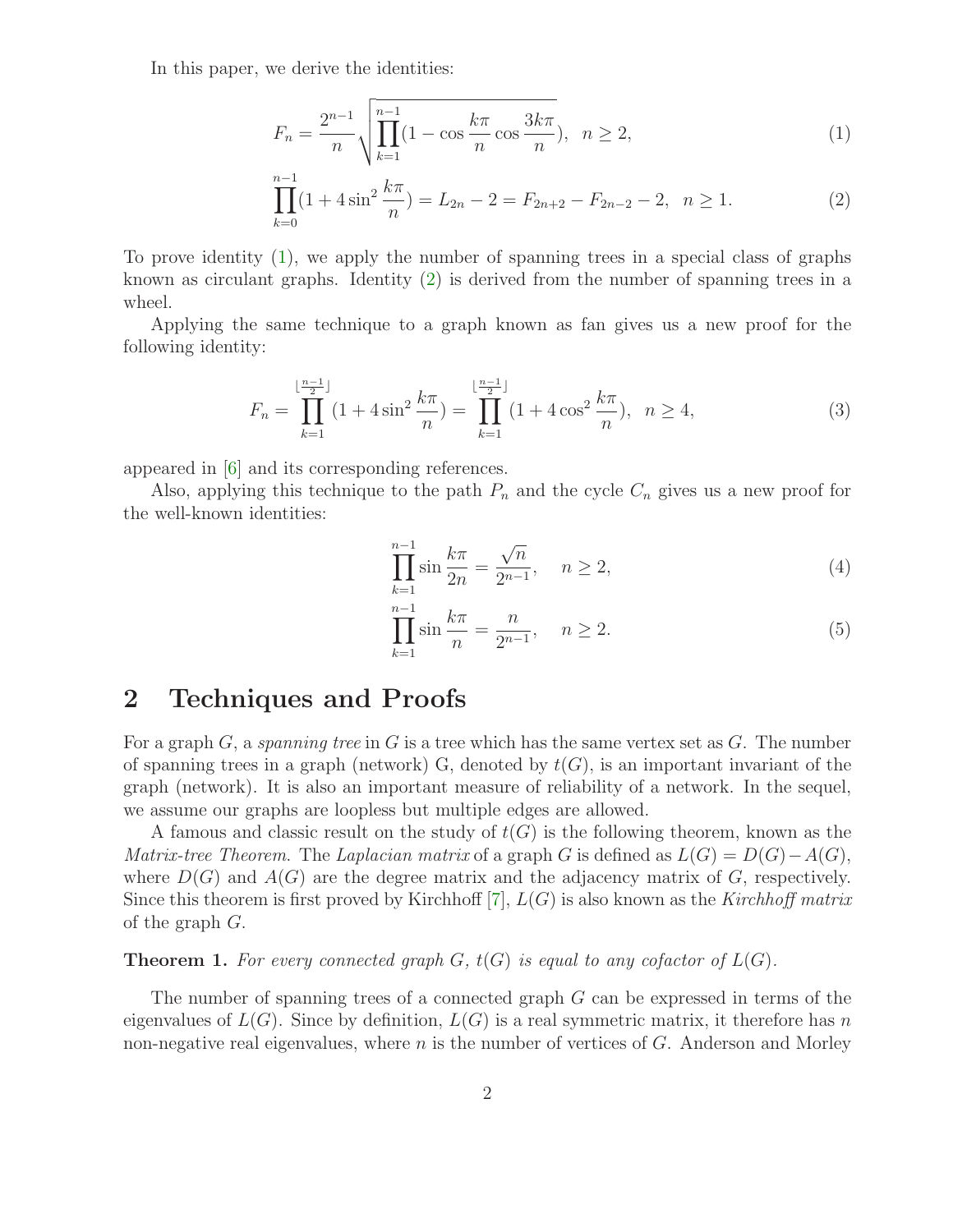[\[1,](#page-3-0) Theorem 1] proved that the multiplicity of 0 as an eigenvalue of  $L(G)$  equals the number of components of  $G$ . Therefore, the Laplacian matrix of a connected graph  $G$  has 0 as an eigenvalue with multiplicity one.

<span id="page-2-0"></span>**Theorem 2.** ([\[5\]](#page-3-1)) Suppose G is a connected graph with n vertices. Let  $\lambda_1, \ldots, \lambda_n$  be the eigenvalues of  $\tilde{L}(G)$ , with  $\lambda_n = 0$ . Then  $t(G) = \frac{1}{n}\lambda_1 \cdots \lambda_{n-1}$ .

As the first example, we prove identity [\(4\)](#page-1-1).

*Proof of identity [\(4\)](#page-1-1).* Consider the path  $P_n$ . It is known that the eigenvalues of the Laplacian matrix of  $P_n$  are  $2-2\cos\frac{k\pi}{n}$   $(0 \le k \le n-1)$  (see, e.g., [\[4\]](#page-3-2)). On the other hand, we know that  $t(P_n) = 1$ , therefore by using Theorem [\(2\)](#page-2-0) we obtain [\(4\)](#page-1-1).

Now, we state some more definitions and theorems.

**Definition 3.** An  $n \times n$  matrix  $C = (c_{ij})$  is called a *circulant matrix* if its entries satisfy  $c_{ij} = c_{1, j-i+1}$ , where subscripts are reduced modulo *n* and lie in the set  $\{1, 2, \ldots, n\}$ .

**Definition 4.** Let  $1 \leq s_1 < s_2 < \cdots < s_k < \frac{n}{2}$  $\frac{n}{2}$ , where *n* and  $s_i$  ( $1 \leq i \leq k$ ) are positive integers. An *undirected circulant graph*  $C_n(s_1, s_2, \ldots, s_k)$  is a 2k-regular graph with vertex set  $V = \{0, 1, \ldots, n-1\}$  and edge set  $E = \{\{i, i + s_j \pmod{n}\} \mid i = 0, 1, \ldots, n-1, j = 1\}$  $1, 2, \ldots, k$ .

<span id="page-2-2"></span>The Laplacian matrix of  $C_n(s_1, s_2, \ldots, s_k)$  is clearly a circulant matrix. By a direct using of Theorem 4.8 of [\[12\]](#page-4-2), we obtain the following lemma:

**Lemma 5.** The nonzero eigenvalues of  $L(C_n(s_1, s_2, \ldots, s_k))$  are

 $2k - \omega^{s_1 j} - \cdots - \omega^{s_k j} - \omega^{-s_1 j} - \cdots - \omega^{-s_k j}, \ \ 1 \le j \le n - 1,$ 

where  $\omega = e^{\frac{2\pi i}{n}}$ .

With combining Theorem [2](#page-2-0) and the lemma above, we obtain the following corollary:

<span id="page-2-1"></span>**Corollary 6.** The number of spanning trees in  $G = C_n(s_1, s_2, \ldots, s_k)$  is equal to:

$$
t(G) = \frac{1}{n} \prod_{j=1}^{n-1} \left( \sum_{i=1}^{k} (2 - 2 \cos \frac{2js_i \pi}{n}) \right).
$$

*Proof of identity [\(1\)](#page-1-0).* Consider the *square cycle*  $C_n(1, 2)$ . We can use Corollary [6](#page-2-1) to obtain the number of spanning trees of  $C_n(1, 2)$ . On the other hand, Kleitman and Golden [\[8\]](#page-4-3) proved that  $t(C_n(1,2)) = nF_n^2$ . Now, with a little additional algebraic manipulation, identity [\(1\)](#page-1-0) follows.  $\Box$ 

*Proof of identity [\(5\)](#page-1-1).* Look at the cycle  $C_n(1) = C_n$ . We know that  $t(C_n) = n$ , therefore by applying Corollary [6](#page-2-1) to it, [\(5\)](#page-1-1) follows.  $\Box$ 

**Definition 7.** The join  $W_n = C_n \bigvee K_1$  of a cycle  $C_n$  and a single vertex is referred to as a wheel with *n spokes*. Similarly, the join  $\mathcal{F}_n = P_n \bigvee K_1$  of a path  $P_n$  and a single vertex is called a fan.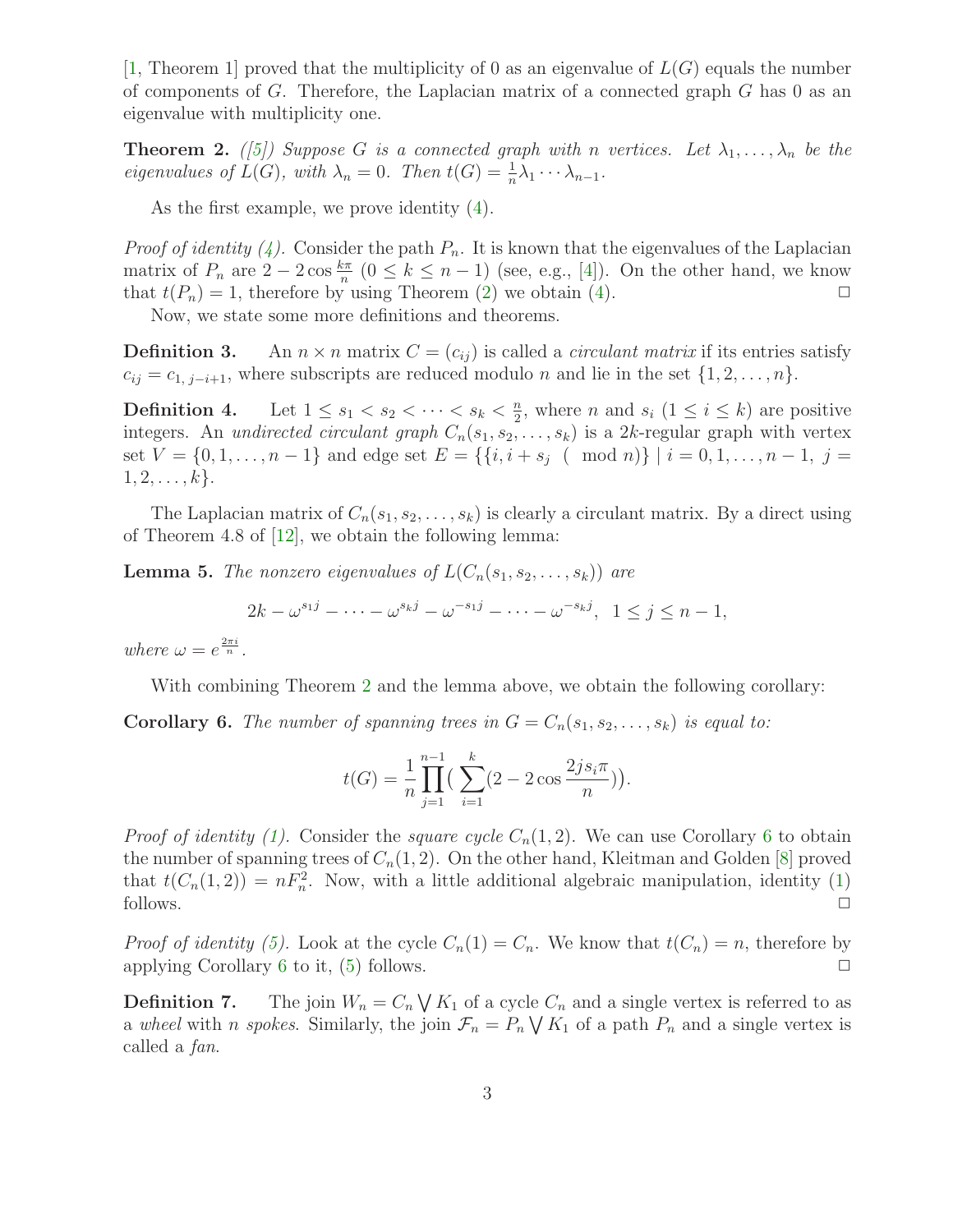Sedlacek [\[11\]](#page-4-4) and later Myers [\[10\]](#page-4-5) showed that  $t(W_n) = L_{2n} - 2 = F_{2n+2} - F_{2n-2} - 2$ ,  $n \ge 1$ . Also, Bibak and Shirdareh Haghighi [\[2,](#page-3-3) [3\]](#page-3-4) proved that  $t(\mathcal{F}_n) = F_{2n}, n \geq 1$ .

<span id="page-3-5"></span>Now, we find the number of spanning trees in  $W_n$  and  $\mathcal{F}_n$  by applying Theorem [2.](#page-2-0) We first need to determine the eigenvalues of  $L(W_n)$  and  $L(\mathcal{F}_n)$ .

**Theorem 8.** ([\[9\]](#page-4-6)) Let  $G_1$  and  $G_2$  be simple graphs on disjoint sets of r and s vertices, respectively. If  $S(G_1) = (\mu_1, \ldots, \mu_r)$  and  $S(G_2) = (\nu_1, \ldots, \nu_s)$  are the eigenvalues of  $L(G_1)$ and  $L(G_2)$  arranged in nonincreasing order, then the eigenvalues of  $L(G_1 \setminus G_2)$  are  $n = r+s$ ;  $\mu_1 + s, \ldots, \mu_{r-1} + s; \nu_1 + r, \ldots, \nu_{s-1} + r;$  and 0.

Since the eigenvalues of  $L(C_n)$  are  $2-2\cos\frac{2k\pi}{n}$   $(0 \le k \le n-1)$  (by Lemma [5\)](#page-2-2), and the eigenvalues of  $L(P_n)$  are  $2-2\cos\frac{k\pi}{n}$   $(0 \le k \le n-1)$ , therefore, by Theorem [8](#page-3-5) we can determine the eigenvalues of  $L(W_n)$  and  $L(\mathcal{F}_n)$ .

<span id="page-3-6"></span>**Theorem 9.** The eigenvalues of  $L(W_n)$  are  $n+1$ , 0 and  $1+4\sin^2\frac{k\pi}{n}$   $(1 \leq k \leq n-1)$ , and the eigenvalues of  $L(\mathcal{F}_n)$  are  $n+1$ ,  $\theta$  and  $1+4\sin^2\frac{k\pi}{2n}$   $(1 \leq k \leq n-1)$  (or  $n+1$ ,  $\theta$  and  $1 + 4\cos^2\frac{k\pi}{2n} (1 \le k \le n - 1)$ ).

Proofs of the identities [\(2\)](#page-1-0) and [\(3\)](#page-1-2). By Theorems [2](#page-2-0) and [9,](#page-3-6) the number of spanning trees of  $W_n$  and  $\mathcal{F}_n$  are, respectively,

$$
t(W_n) = \prod_{k=0}^{n-1} (1 + 4\sin^2 \frac{k\pi}{n}), \quad n \ge 1,
$$
  

$$
t(\mathcal{F}_n) = \prod_{k=1}^{n-1} (1 + 4\sin^2 \frac{k\pi}{2n}) = \prod_{k=1}^{n-1} (1 + 4\cos^2 \frac{k\pi}{2n}), \quad n \ge 2.
$$

On the other hand, as we already referred,  $t(W_n) = L_{2n} - 2 = F_{2n+2} - F_{2n-2} - 2$ ,  $n \ge 1$  and  $t(F_n) = F_{2n}$ ,  $n \ge 1$ . Therefore, we obtain (2) and (3)  $t(\mathcal{F}_n) = F_{2n}, n \geq 1$ . Therefore, we obtain [\(2\)](#page-1-0) and [\(3\)](#page-1-2).

## <span id="page-3-0"></span>References

- [1] W. N. Anderson and T. D. Morley, Eigenvalues of the Laplacian of a graph, Linear Multilinear Algebra 18 (1985), 141–145.
- <span id="page-3-3"></span>[2] Kh. Bibak and M. H. Shirdareh Haghighi, Recursive relations for the number of spanning trees, Appl. Math. Sci. 3 (2009), 2263–2269.
- <span id="page-3-4"></span><span id="page-3-2"></span>[3] Kh. Bibak and M. H. Shirdareh Haghighi, The number of spanning trees in some classes of graphs, Rocky Mountain J. Math., to appear.
- <span id="page-3-1"></span>[4] A. E. Brouwer, A. M. Cohen and A. Neumaier, Distance-Regular Graphs, Springer-Verlag, 1989.
- [5] D. Cvetkovič, M. Doob and H. Sachs, Spectra of Graphs: Theory and Applications, third ed., Johann Ambrosius Barth, 1995.